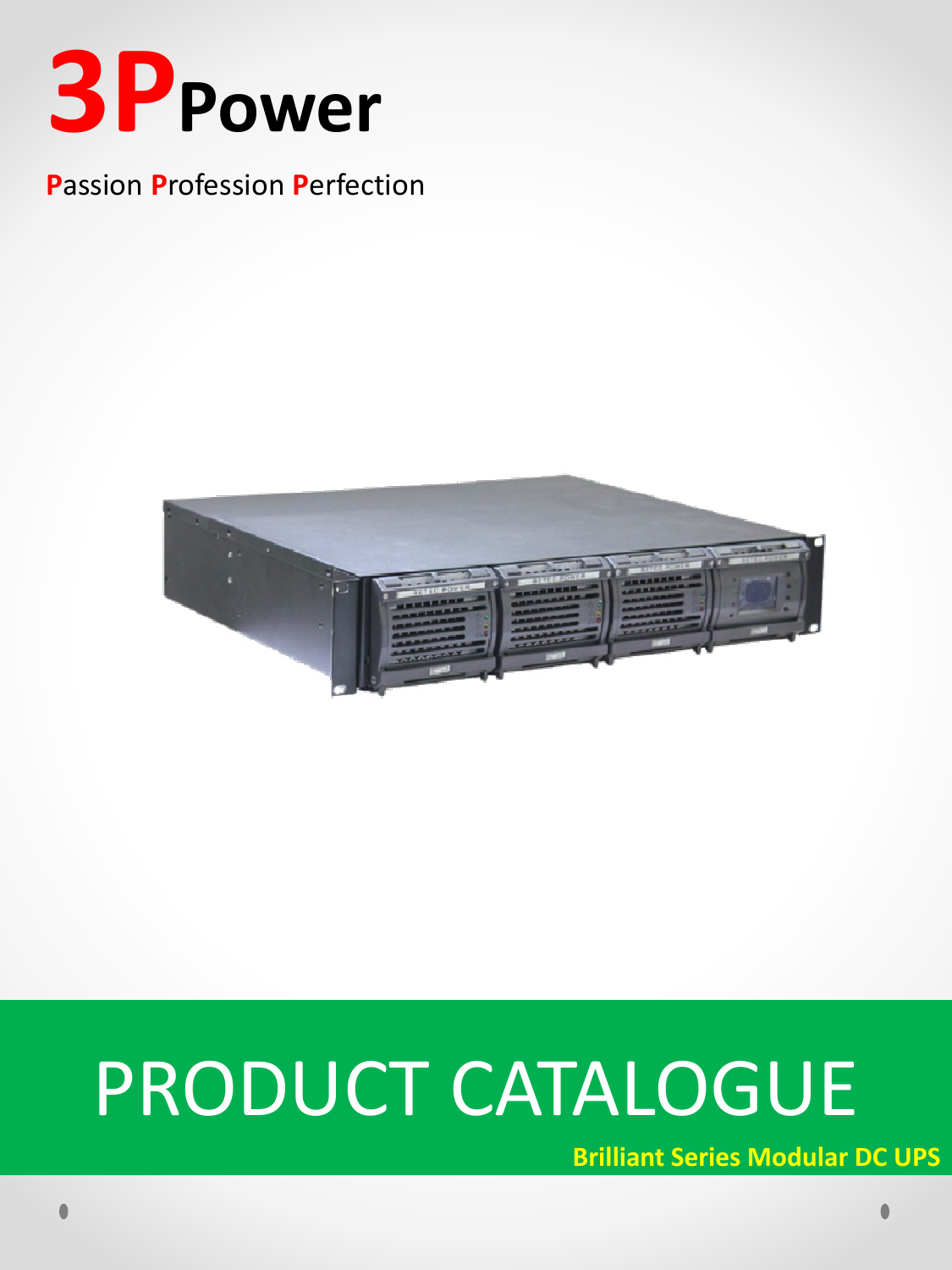## **Brilliant Series Modular DC UPS**



#### • **Efficient Electrical Performance to prevent damage from top and bottom connections**

This DC UPS is designed to accept wide input voltage and frequency range to cope with the worst utility conditions. It can eliminates harmful distortion from utility power and withstand all kinds of severe impacts from various loads. It's capable to support heavy duty equipment, production equipment and DCS (Distributed Control System) system.

#### • **Front access makes maintenance and replacement easier**

The permit to all components and parts in the unit through the front panel allows further maintenance and replacement easily.

#### • **Flexible Hot Swappable Design**

This unique modular type design of rectifier module and control module can be added or replaced live while another module continues protecting the load. This function helps to eliminate the interruption to the load when module replacement or system upgrading work is in progress.

Each rectifier module comes with soft-switching technology which results in market-leading efficiency.

#### **Brilliant Series Modular DC UPS are suitable for both Industrial and Commercial Environment**



\* Industrial application such as Process and Control System, Instrument and Measurement, Monitoring and Security



Infrastructures application such as Hospital, Airport, Semiconductor, Data Centre, Water Treatment, Building and Traffic Monitoring



Energy industry application such as Oil & Gas, Petrochemicals, Power transmission and Distribution



Military application such as Security and Monitoring

#### • **Display Panel for monitoring modules**

Monitoring module has LCD Screen, key and indicators to allow real time display and set up of system.

The advanced microprocessors make accurate, reliable and fast data analysis.

#### • **Equipment Efficiency**

Increased efficiency leads to higher sustainability through reduction of carbon emissions. With higher efficiency being translated , reduction of electrical loss and cooling system can be greatly reduced.

#### • **Flexible battery configuration adapts different applications**

The number of batteries can be adjusted flexibly according to different power demands.

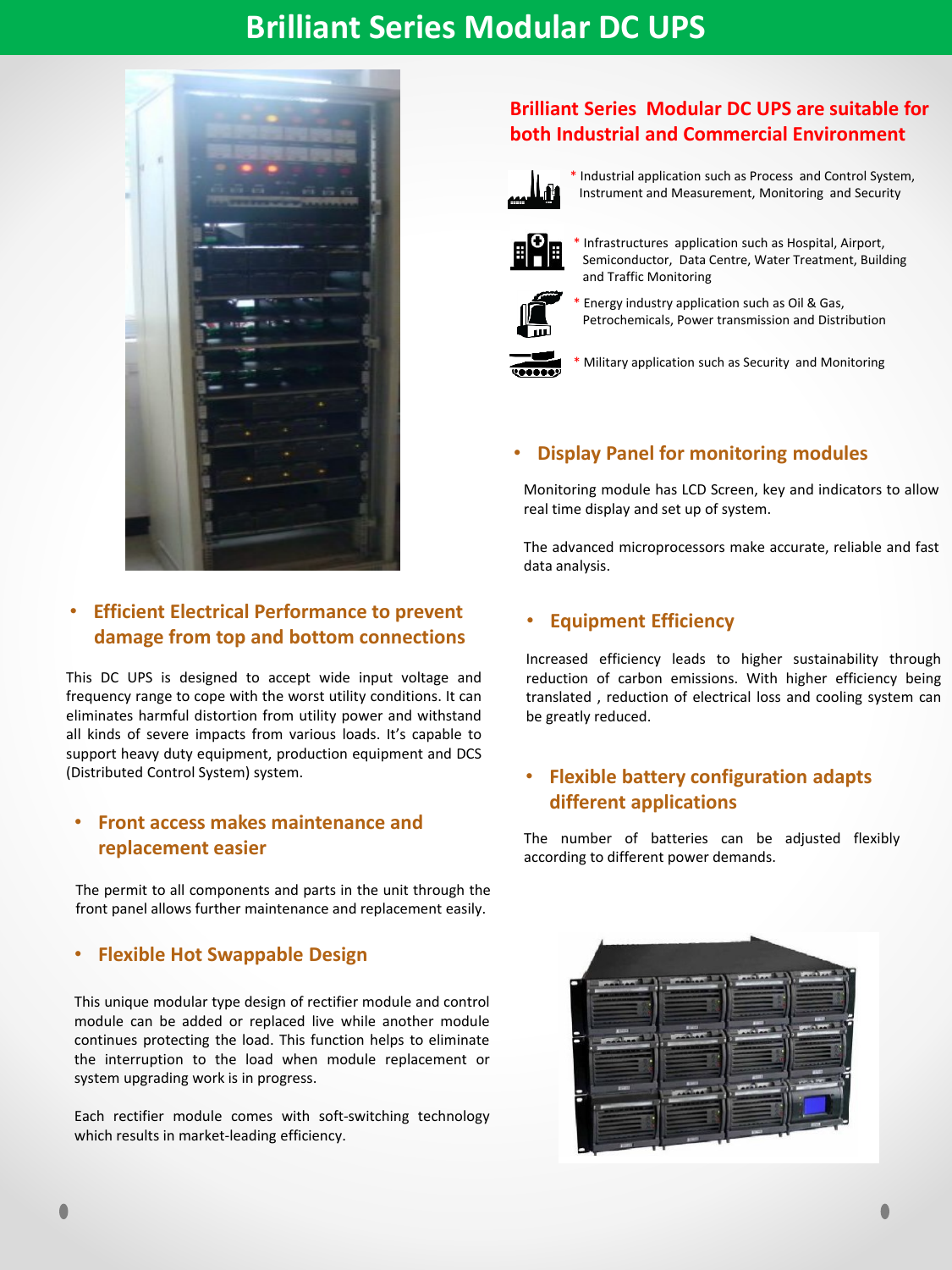## **Single / Three Phase Standard Technical Data**

| <b>MODEL</b>                                  | MODR110-XXXX                                                       | MODR220-XXX           |
|-----------------------------------------------|--------------------------------------------------------------------|-----------------------|
| <b>OUTPUT CAPACITY</b>                        | 110Vdc / 0020A To 1260A                                            | 220Vdc / 010A To 630A |
| <b>DC POWER SUPPLY SYSTEM</b>                 |                                                                    |                       |
| <b>AC Input Voltage</b>                       | Single Phase 220V / 230V / 240V                                    |                       |
|                                               | or                                                                 |                       |
|                                               | Three Phase 380V / 400V / 415V                                     |                       |
| Efficiency                                    | $\geq 95\%$                                                        |                       |
| Cable Entry                                   | <b>Front Bottom</b><br>(Other cable entry is available on request) |                       |
|                                               | IP20 according to IEC60529 or 60144 as standard                    |                       |
| <b>Enclosure Protection</b>                   | (Other IP ratings are available on request)                        |                       |
| <b>Enclosure Colour</b>                       | RAL7035 as standard                                                |                       |
|                                               | (Other colours are available on request)                           |                       |
| Dimensions (W x D x H) mm per Cabinet         | 600 x 800 x H                                                      |                       |
|                                               | (Height depends upon the output capacity)                          |                       |
| <b>RECTIFIER MODULE INPUT PARAMETERS</b>      |                                                                    |                       |
| Input Power Factor                            | 0.99 @ Nominal Input                                               |                       |
| Input Voltage                                 | ± 20% of Single Phase                                              |                       |
| Input Current                                 | 13.6A                                                              |                       |
| Input Frequency                               | ± 5% of 50Hz or 60Hz                                               |                       |
| Rectifier Soft Start                          | Built-in                                                           |                       |
| <b>RECTIFIER MODULE OUTPUT PARAMETERS</b>     |                                                                    |                       |
| Adjustable Voltage Range                      | 95Vdc To 150Vdc                                                    | 190Vdc To 300Vdc      |
| Voltage Stabilization Accuracy                | ± 0.5%                                                             |                       |
| <b>Current Stabilization Accuracy</b>         | ±1%                                                                |                       |
| Ripple Voltage                                | $≤ 200mV$                                                          |                       |
| Nominal DC Current                            | 20Adc per rectifier                                                | 10Adc per rectifier   |
| <b>COMMUNICATION</b>                          |                                                                    |                       |
| Communication Slot                            | RS232 for LAN monitoring & communication or RS485                  |                       |
|                                               | *Optional - SNMP Communication                                     |                       |
| <b>ENVIRONMENTAL</b>                          |                                                                    |                       |
| Type of Cooling                               | Fan Cool                                                           |                       |
| <b>Operating Temperature</b>                  | $-25^{\circ}$ C to +45 $^{\circ}$ C                                |                       |
| Storage Temperature                           | $-40^{\circ}$ C to + 70 $^{\circ}$ C                               |                       |
| Humidity                                      | $\leq 97\%$                                                        |                       |
| Noise                                         | $\leq 45dB$                                                        |                       |
| Installation Height                           | 0 To 1000m, Derating @ 1% per 100m above 1000m                     |                       |
| Safety                                        | EN61000-4-2, EN61000-4-3, EN61000-4-6, EN61000-4-12                |                       |
| <b>CONFIGURATION AND PHYSICAL INFORMATION</b> |                                                                    |                       |
| Numbers of Rectifier per Sub-rack             | Maximum 4 Rectifiers                                               |                       |
| Numbers of Rectifier per DC System            | Maximum 16 Sub-rack                                                |                       |
| Gross Weight (kgs) per Rectifier              | 2.5                                                                |                       |
| Dimensions (W x D x H) mm per Rectifier       | 261 x 103 x 88 (2RU)                                               |                       |
| Dimensions (W x D x H) mm per Sub-rack        | 300 x 490 (19") x 88 (2RU)                                         |                       |